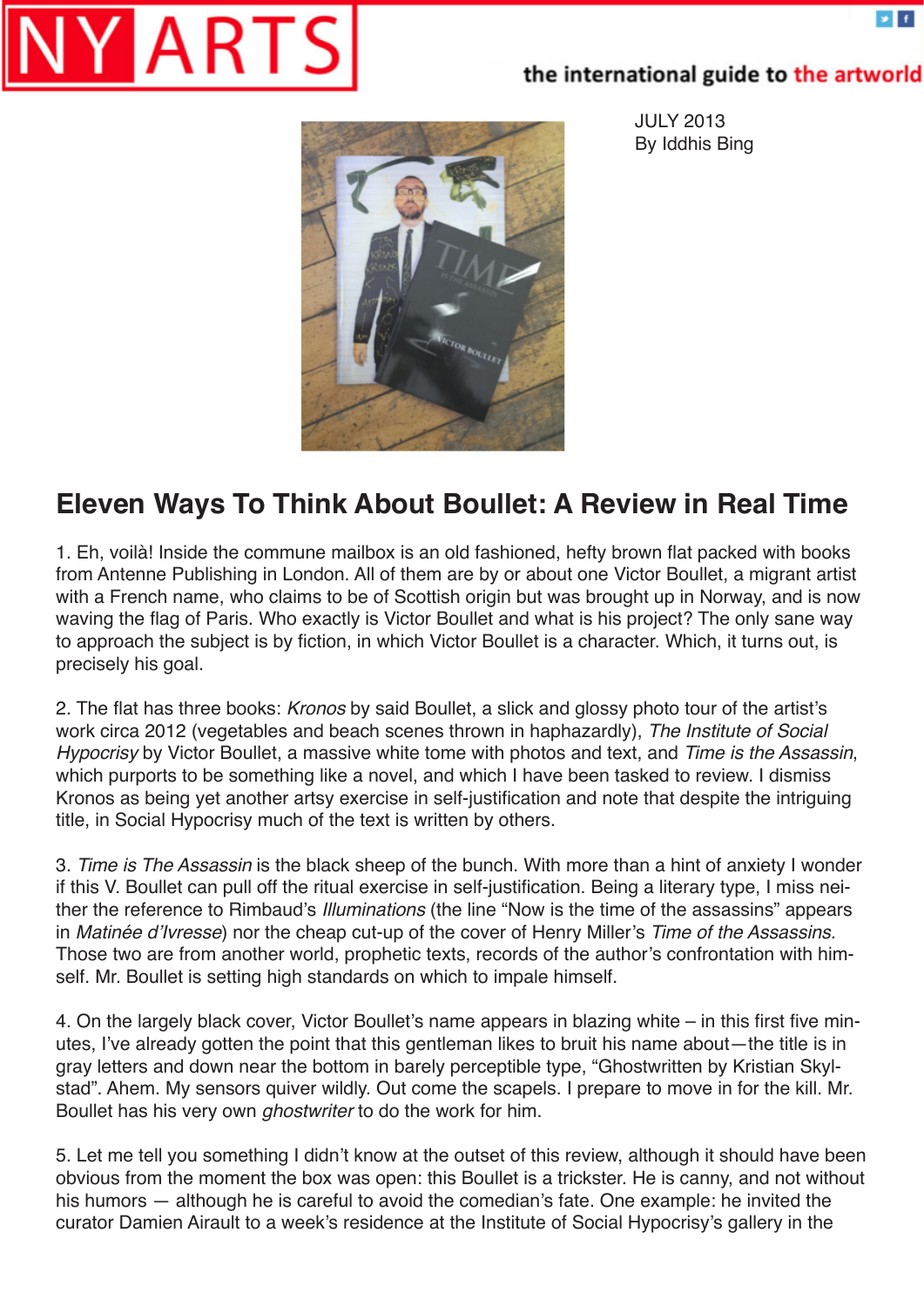Marais and — *held him hostage*. Airault could neither leave the gallery space nor communicate with his captor — the artist — for a week. Food was ferried up the side of the building in a basket. A neat role reversal — a curator trapped inside a gallery — as well as a commentary on power relations in the always-ethical art world. "I want to make him a better person, a better curator," the droll Boullet said by way of explanation.

And now you know more than I did when I took Time Is The Assassin with me into the metro, to ride around for a few hours and read the book twice.

6. The novel takes place in a dreary suburb on the outskirts of Oslo, in a dreary bar that is way closer to Hell than, "fucking, swinging Pennsylvania." (The author's words.) The opening pages are exceptionally dubious, a messy, post-modern wank-a-thon. For example?

Everywhere: "There was a time when art could alter society, but that chance was missed. This in front of me, these four imbeciles sitting with me, a hypocrite either way, cannot and will not be changed by art. And these four in an absurd way control society in their passivity and I don't even know or care if I know or care if that's OK or if it matters."

Who is speaking, Victor Boullet or his ghostwriter Skylstad, and who cares? I'm barely to Trocadero and I'm tempted to spin the book out the window at an angle. With a bit of luck there will be a car passing the other way and the book will land on someone else's lap. That's part of Boullet's plan, too.

7. It gets better: people are getting drunk and they make fools of themselves, humanity enters, a possible novel raises its head. There is a cast of characters: Boullet, endlessly pontificating, superior to the others; his brother the photographer, the butt of most of Boullet's jibes; the occasionally glimpsed Skylstad himself; Tim the Jacuzzidude and Tina, the drunk, who sobers up long enough to deliver a fascinating excursus on what blind people may or may not see. A kind of anti-novel takes shape, in which drunks in the middle of nowhere debate life.

"Maybe I'm blessed with standing in a twilight zone here in the road of Saturn, in pure delight, almost touching delirium... It's genuine frenzy this, standing here at the bar. I'm consumed with gladness. A taste of heaven. The moment of inspiration, brought to me by intoxication." I

dodge the cops at Republique and take the No. 11 to Place des fetes.

8. Boullet's idea is to be a fake, a hypocrite, an actor — while saying something real about the art scene and life. His paintings are bad, his sculptures derivative, and there he is, feeling his way, asking us, "But are we really alive?" A pest, a nebbish, a loser, like your current NYC mayoral candidate, who, while claiming to be faithful to his wife, cannot keep his grubby fingers away from the naked pix. In Boullet's case, Art is his wife. It must be everything he wanted when he was a kid, and now he finds the only way to be faithful to the original idea is to drag his bride through the mud.

But with humor. He imprisons curators and forces his empty work which looks good into exhibitions and raw space — and no one can tell the difference from the other stuff on display. When the Institute went bust and Joseph Tang opened a gallery, Boullet created an installation that loaded the space with dim sum noodles which slowly moldered away.

9. Whether it is Boullet's intention or Skylstad's, the novel is constantly searching for a way out of our society's materialism and the trite, platonic otherness festering inside conceptualism. Gilles Deleuze's A Thousand Plateaus is mentioned at length. Then Shelley's Defense of Poetry, Anais Nin, and an angelic appearance by Marina Abramovic somewhere in the dark between two bars surely one of the book's high points — even if it's clear that these Grand and Glorious Guardian